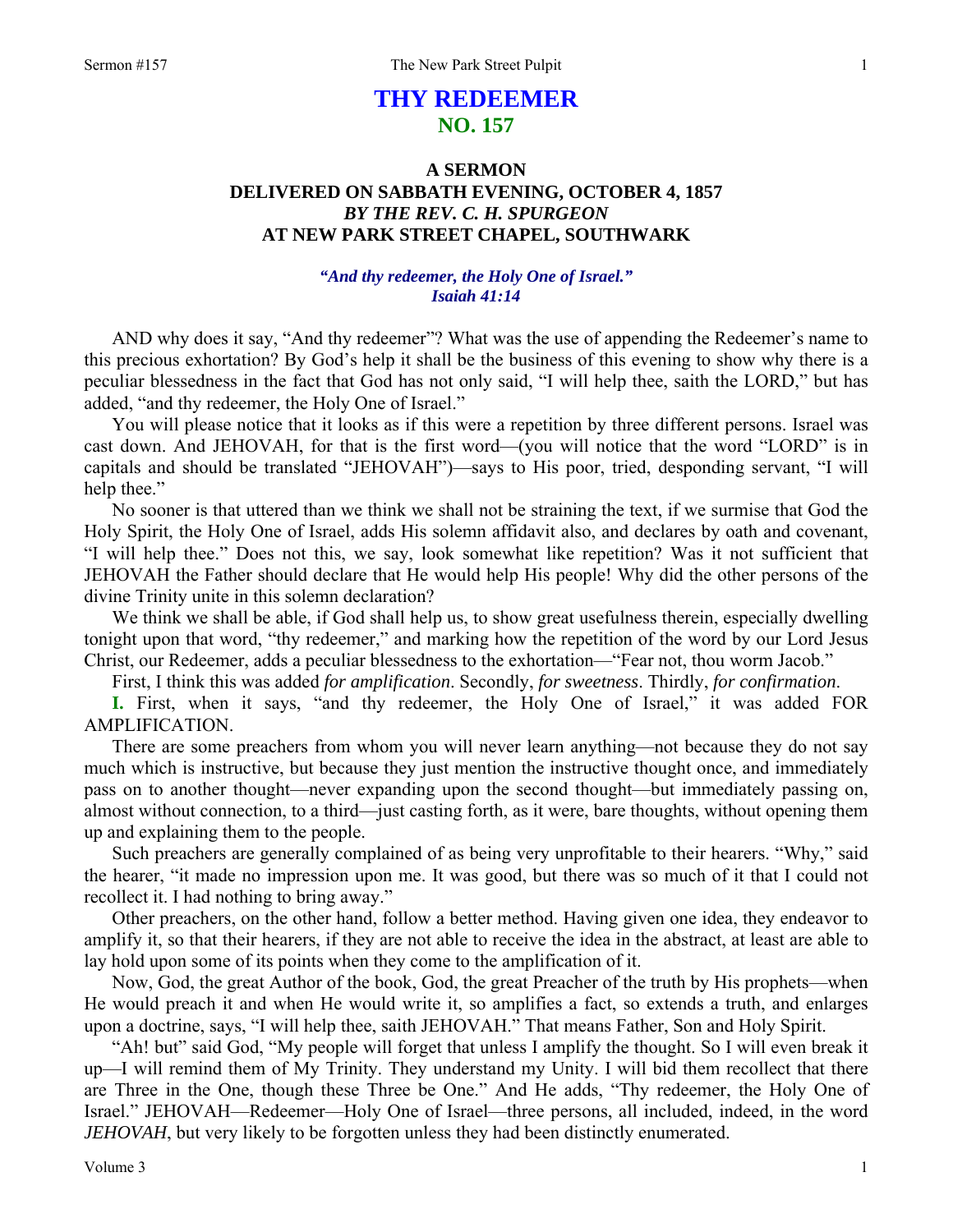Now, brethren, suffer your thoughts for a moment to enlarge upon the fact that the promise contained in this verse, "Fear not, I will help thee" (*I* will help thee), is a promise from Three divine persons. Here is JEHOVAH, the Everlasting Father, saying, "I will help thee." "Mine are the ages before the ages began, when there were no worlds, when nought had been created, from everlasting I am your God.

"I am the God of election, the God of the decree, the God of the covenant. By My strength I did set fast the mountains; by My skill I laid the pillars of the earth, and the beams of the firmament of heaven. I spread out the skies as a curtain and as a tent for s man to dwell in. I the Lord made all these things. '*I* will help thee."

Then comes JEHOVAH the Son. "And I also am thy redeemer. I am eternal. My name is wisdom. I was with God when there were no depths—before He had digged the rivers, I was there as one brought up with Him. I am Jesus, the God of ages. I am Jesus, the man of sorrows—'I am he that liveth and was dead, I am alive for evermore.' I am the High Priest of your profession, the Intercessor before the throne, the Representative of My people. I have power with God. '*I* will help thee.'" Poor worm, thy redeemer vows to help you. By His bleeding hands He covenants to give you aid.

And then in comes the Holy Spirit. "And I," says the Spirit, "am also God—not an influence, but a person—I, eternal and everlasting, co-existent with the Father and the Son—I, who did brood over chaos, when as yet the world was not brought into form and fashion, and did sow the earth with the seeds of life when I did brood over it.

"I, that brought again from the dead your Lord Jesus Christ, the Shepherd of the sheep—I, who am the Eternal Spirit, by whose power the Lord Jesus did arise from the thraldom of His tomb—I, by whom souls are quickened, by whom the elect are called out of darkness into light—I, who have power to maintain My children and preserve them to the end—'*I* will help thee.'"

Now, soul, gather up these Three. And do you want more help than they can afford? What! do you need more strength than the Omnipotence of the United Trinity? Do you want more wisdom than exists in the Father, more love than displays itself in the Son, and more power than is manifest in the influences of the Spirit?

Bring hither your empty pitcher! Surely this well will fill it. Haste! Gather up your wants and bring them here—your emptiness, your woes, your needs. Behold, this river of God is full for your supply. What can you want beside? Stand up, Christian, in this, your might—JEHOVAH Father, JEHOVAH Jesus, JEHOVAH Spirit—these are with you to help you. This is the first thing. It is an *amplification*.

**II.** And now, secondly, concerning that word, "thy redeemer," it is a SWEETENING OF THE PROMISE.

Did you never notice that a promise always seems all the sweeter for having Jesus in it? All the promises are yea and amen in Him, but when a promise mentions the name of the Redeemer, it imparts a peculiar blessedness to it.

Brethren, it is something like, if I may represent it by such a figure, the beautiful effect of certain decorations of stained glass. There are some persons whose eyes are so weak that the light seems to be injurious to them, especially the red rays of the sun, and a glass has been invented which rejects the rays that are injurious and allows only those to pass which are softened and modified to the weakness of the eyes.

It seems as if the Lord Jesus were some such a glass as this. The grace of God the Trinity, shining through the man Christ Jesus, becomes a mellow, soft light, so that mortal eye can bear it. My God, I could not drink from Your well if You had not put there the earthen pitcher of my Savior. But with Him, living waters from Your sacred well I draw.

Heaven! you are too bright. I could not bear your insufferable light if I had not this shade with which I cover you. But through it, as through a mist, I do behold the halo of your glory, undiminished in its effulgence, but somewhat diminished in their potency which would be my destruction. The Savior seems to calm His glory, to tone it down to our poor feeble frame.

2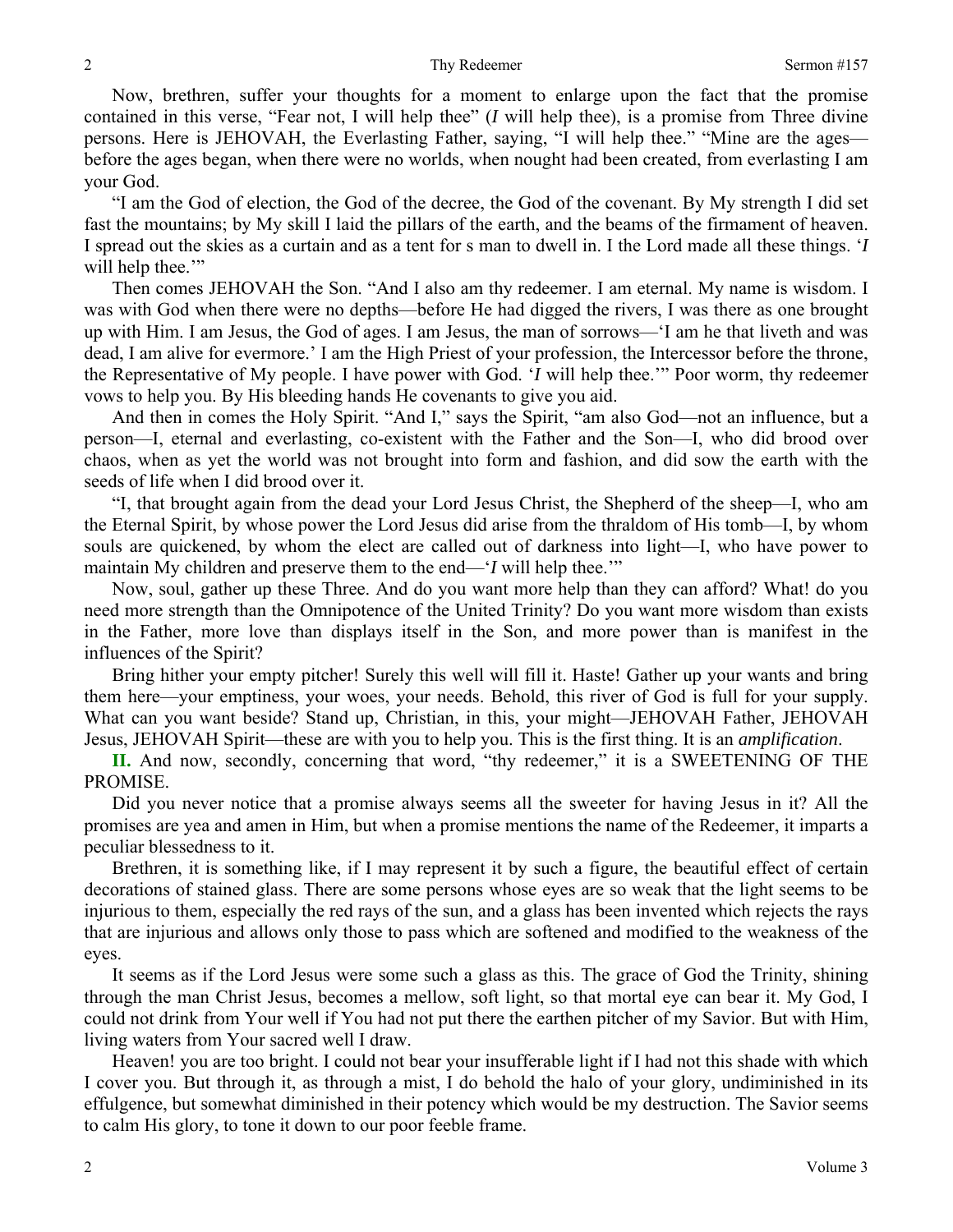#### Sermon #157 Thy Redeemer

His name put into this wine of heaven does not diminish in the least degree its sparkling and its exhilarating power, but it takes out of it that deep strength which might upset an angel's brain, if he could drink to his full. It takes away the profundity of mystery, which would make the deep old wine of the kingdom intoxicating rather than cheering.

Christ Jesus, cast into the river of God, makes all the streams more sweet. And when the believer sees God in the person of the Savior, he then sees the God whom he can love, and to whom with boldness he can approach. Surely I love this promise all the better, because I think I see my Savior, with His hands all bleeding, stamping His hand upon it and saying, "And thy redeemer"—and there is the blood-mark left upon the promise.

It does seem to me as if when God uttered that promise to the poor worm Jacob, Jesus Christ could not be still. He heard His Father say, "Fear not, worm Jacob," and He saw the poor worm, with his head on one side, with his eyes all flowing with tears, with his heart palpitating with terror, and his arms folded in dismay—and when His Father had said, "Fear not," He stepped from behind and whispered in a voice more soft than the voice of His Father, "Fear not, worm Jacob, it is God that speaks."

And then that soft voice said, "And it is thy Redeemer who speaks, too." *He* says, "Fear not." He who loves you, who knows you, who has felt what you feel, who has passed through the woes which you are now enduring—He who is your Kinsman and your Brother—He also says, "Fear not worm Jacob." Oh, it is sweet, it is precious to look upon that word as spoken by our Redeemer.

**III.** And now, we come to the other point. I think this is put in by way of CONFIRMATION. "In the mouth of two or three witnesses surely the whole shall be established."

### *"Blind unbelief is sure to err."*

It needs many witnesses to make such unbelieving souls as we are, believe the promises. "Now," says God, "I will help thee." Unbelief! will you doubt JEHOVAH? Can the "I Am that I Am" lie? Can the God of faithfulness and truth deceive you? O unbelief! infamous traitor! will you dare doubt Him? Yes—and Christ knew it would. And so He comes in and He says, "And thy redeemer," as a second witness, while the Spirit is the third.

"Your Redeemer," volunteers to be the second guarantee, the other security to the faithfulness of this promise. The Father will lose His honor if He breaks His word. And I too do give as the security for the fulfillment of this Promise, My troth and honor also. "Thy Redeemer" engages that He will help you, O you worm!

And now, I want you to read the promise, recollecting that it says, "Thy redeemer." And then, as you read it through, you will see how the word "redeemer" seems to confirm it all. Now begin. "*I* will help thee"—lay a stress on that word. If you read it so, there is one blow at your unbelief. "*I* will help thee," says the Redeemer.

"Others may not, but I have loved you with an everlasting love and by the bands of My lovingkindness have I drawn you. *'I* will help thee,' though the earth forsakes you, though your father and your mother forsake you, *I* will take you up. Will you doubt Me? I have proved My love to you. Behold this gash, this spear thrust in My side. Look here at My hands—will you doubt Me? 'Tis I.' I said that on the waters, and I said to My people, 'Be not afraid; it is I.' I say to you, now that you are on the waters, 'Be not afraid; *I* will help thee.' Sure you need not fear that I shall ever forget you. 'Can a woman forget her sucking child, that she should not have compassion on the son of her womb? Yea, they may forget, yet will I not forget thee.' 'I have graven thee on my hands; thy walls are ever before Me.' '*I* will help thee.'"

Now, you must just suppose the Savior standing here—that Man whose garments are red with blood—you must suppose Him standing where I stand tonight, and saying to you, personally, "Fear not, *I* will help you." O my Lord, I have ungratefully doubted Your promise many a time, but methinks if I

3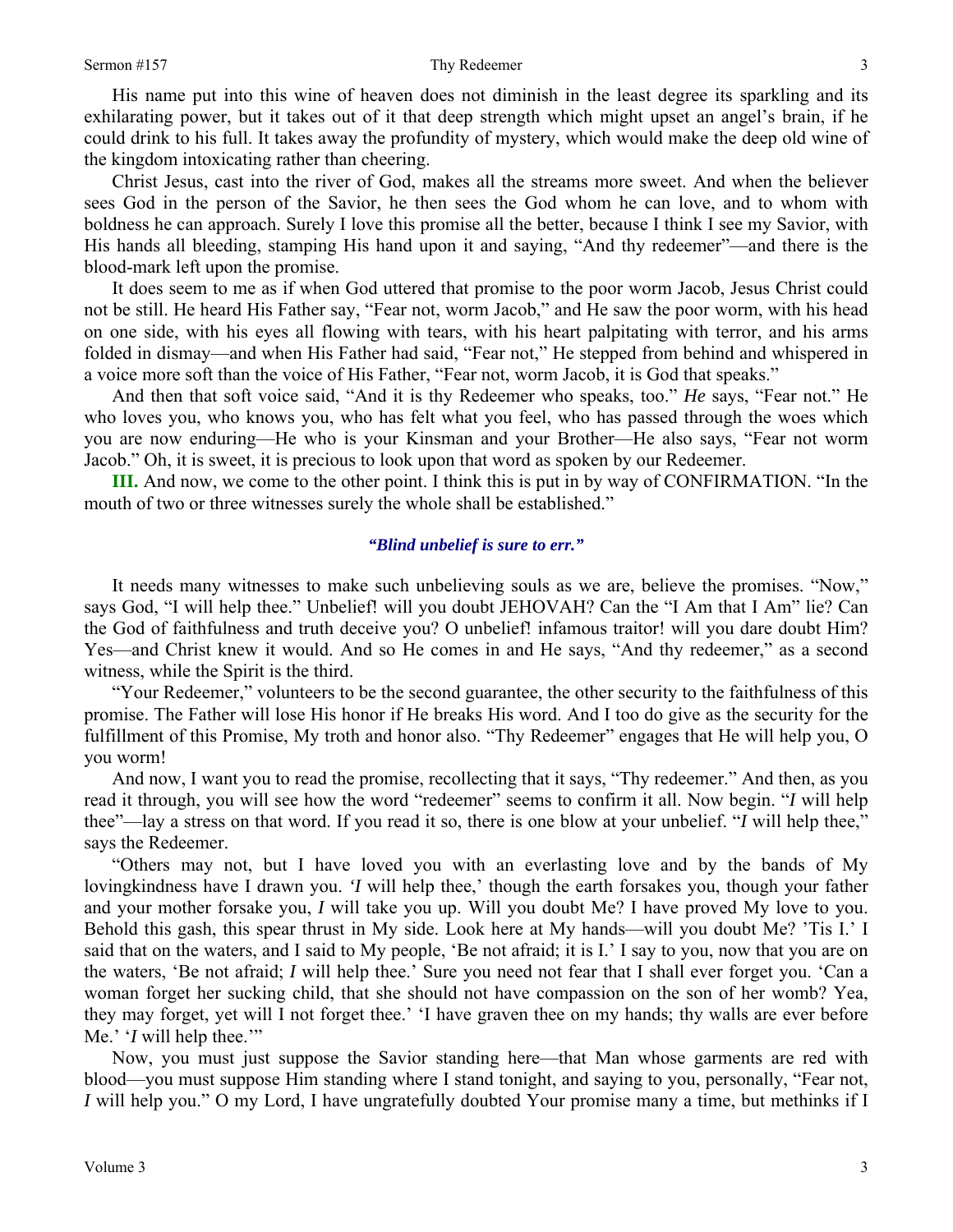could see You in all Your woe and sorrow for me, if I could hear You say, "*I* will help thee," I should cast myself at Your feet and say, "Lord, I believe, help thou mine unbelief."

But though He is not here to speak it—though the lips that utter it are but the lips of man remember that He speaks through me tonight and through His Word, as truly as if He spoke Himself. If some great man should by a servant or by a letter send to you this message, "I will keep you," though you had not heard his own lips declare it, yet if you saw his own handwriting, you would say, "It is enough, I believe it." H

There is the Master's handwriting—it is His own autograph, it is written by Himself. Behold the bloody signature! It is stamped with His cross and I His messenger am sent tonight to myself and to you—and I say to my own heart and to you—"Why art thou cast down, O my soul? Why art thou disquieted within me? Hope thou in God; for I shall yet praise him." For the Redeemer says, "*I* will help thee," and if He says, "*I* will help thee," who can doubt Him? Who dare distrust Him?

And now let us read the promise again and lay the stress on the "will." Oh, the "wills" and the "shalls"—they are the sweetest words in the Bible. "I *will* help thee." When God says, "I will," there is something in it, brethren. The will of God started worlds into existence. The will of God made nature leap from chaos—the will of God sustains all worlds, "bears the earth's huge pillars up," and establishes creation.

It is God's "I will." He lets the world live. They live on the "will" of God. And if He willed that they should die, they must sink as the bubble into the breaker, when its moment has arrived. And if the "will" of God is as strong as that, may we not lay a great stress upon it here—"I *will* help thee"? There is no doubt about it.

I do not say I may help you peradventure. No, I *will*. I do not say that possibly I may be persuaded to help you. No, I voluntarily *will* to help you. "I *will* help thee." I do not say that in all probability ninety-nine chances out of a hundred—it is likely I may help you. No, but without allowing any peradventure, or so much as a jot or tittle of hap or hazard, I *will.*

Now, is there not strength in that? Indeed, my brethren, it is enough to cheer any man's spirit, however much he may be cast down, if God the Holy Spirit does but breathe upon the text and lets its spices flow abroad into our poor souls. "Fear not, I *will* help thee."

And now, we lay stress on another word—"I will *help* thee." That is very little for me to do, to *help*  you. Consider what I have already done. What! not help you? Why, I bought you with My blood. What! not help you? I have died for you. And if I have done the greater, will I not do the less? *Help* you, My beloved! It is the least thing I will ever do for you. I have done more and I will do more.

Before the daystar first began to shine I chose you. "I will *help* thee." I made the covenant for you and exercised all the wisdom of My eternal mind in the scheming of the plan of salvation. "I will *help* thee." I became a man for you. I doffed My diadem and laid aside My robe. I laid the purple of the universe aside to become a man for you. If I did this, I will *help* thee.

I gave My life, My soul, for you. I slumbered in the grave, I descended into Hades, all for you. I will *help* thee. It will cost Me nothing. Redeeming you cost Me much, but I have all and abound. In helping you, I am giving you what I have bought for you already. It is no new thing, I can do it easily. "Help you?" You need never fear that.

If you needed a thousand times as much help as you do need, I would give it you. But it is little that you do require compared with what I have to give. 'Tis great for you to need, but it is nothing for Me to bestow. "*Help* you?" Fear not. If there were an ant at the door of your granary asking for help, it would not ruin you to give him a handful of your wheat. And you are nothing but a tiny insect at the door of My all-sufficiency. All that you could ever eat, all that you could ever take—if you were to take on to all eternity—would no more diminish My all-sufficiency, than the drinking of the fish would diminish the sea. No, "I will *help* thee." If I have died for you, I will not leave you.

And now, just take the last word—"I will help *thee*." Lay the stress there. "Fear not, thou worm Jacob; I will help *thee*." If I let the stars fall, I will help *thee*. If I let all nature run to rack and ruin, I will

4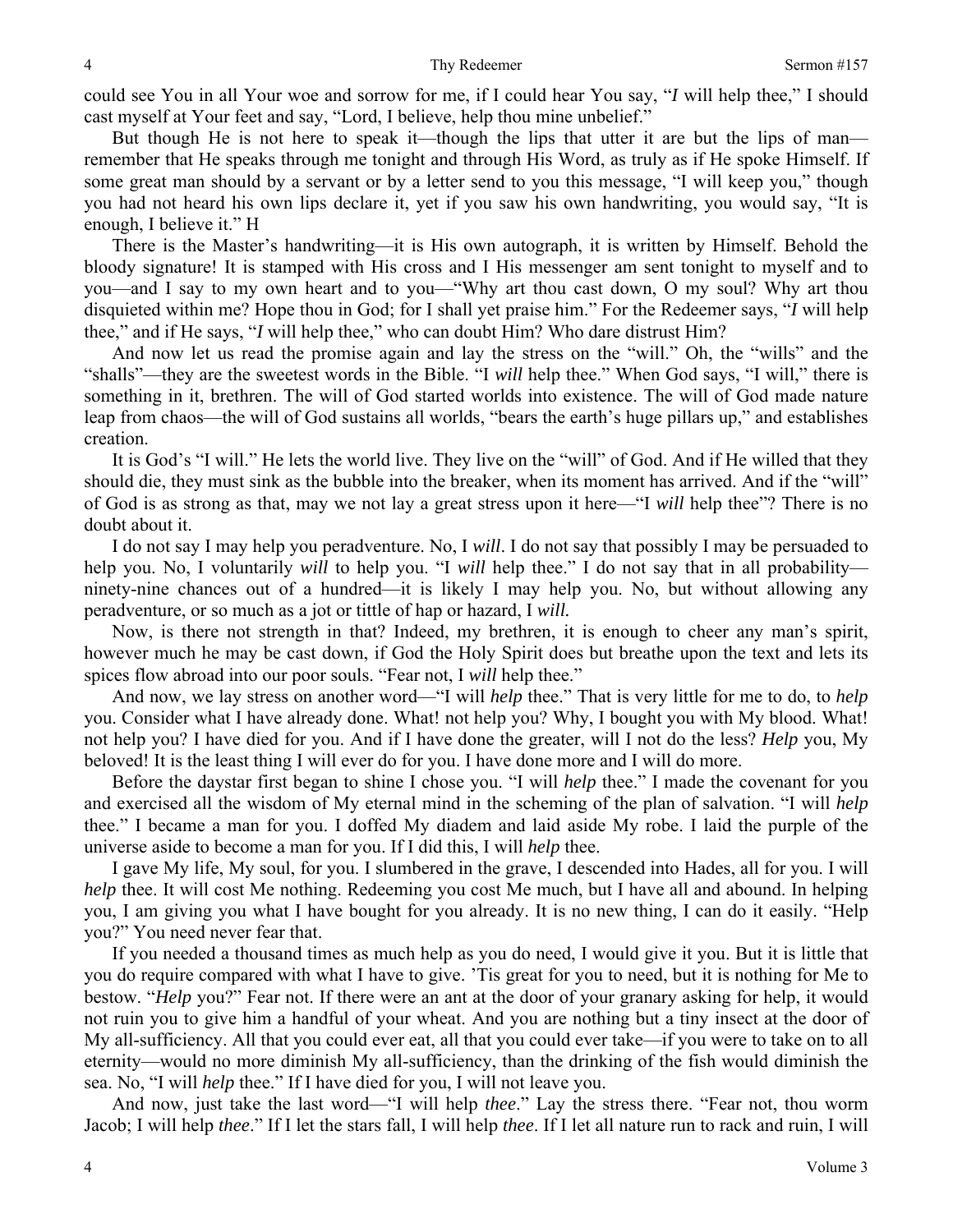### Sermon #157 Thy Redeemer

help *thee*. If I permit the teeth of time to devour the solid pillars upon which the earth does stand, yet I will help *thee*.

I have made a covenant with the earth, "that seedtime and harvest, summer and winter, shall never cease." But that covenant, though true, is not so great as the covenant that I have made concerning you*.* And if I keep My covenant with the earth, I will certainly keep My covenant with My Son. "Fear not. I will help *thee*." Yea, thee!

You say, "I am too little for help." But I will help thee to magnify My power. You say, "I am too vile to be helped," but I will help thee to manifest My grace. You say, "I have been ungrateful for former help," but I will help thee to manifest My faithfulness. You say, "But I shall still rebel, I shall still turn aside." "I will help *thee*," to show forth My longsuffering. Let it be known, "I will help *thee*."

And now just conceive my Master on His cross bleeding there, looking down on you and on me. Picture Him, whilst His voice falters with love and misery conjoined. And hear Him. He has just now spoken to the thief and He has said to Him, "To-day, shall thou be with me in paradise." And after He has said that, He catches sight of you and of me, poor and depressed—and He says—"Fear not, worm Jacob; I will help *thee*. I helped the thief—I will help *thee*. I promised him that he should be with Me in paradise. I may well promise you that you shall be helped. I will help thee." O Master! May Your love that prompts You thus to speak, prompt us to believe You.

And now hear Him again. He is exalted on high. He has "led captivity captive and received gifts for men"—now hear Him as in the midst of the solemn pomp of heaven, He is not unmindful of His poor relations. He looks down and He sees us in this world still struggling with sin and care and woe. He hears us claiming kingship with Himself. And He says, "Worm Jacob! though I now do reign exalted high, My love is still as great—I *will* help *thee.*"

I pray the Lord apply the sweetness of that pronoun to your hearts, my brethren, and to mine. "I will help *thee*." O surely when the husband speaks to the wife in the hour of darkness and sorrow, and comforts her, you can easily understand what arguments he uses, when he says, "Wife of my youth! my joy, my delight, I will help *thee*!"

You can easily conceive how he enumerates times of love, seasons when he stood by her in the hour of trouble. You can easily think how he reminds her of the days of their espousals, and tells her of their struggles, and of their joys—and he says, "Wife, can you doubt me? No, as I am a husband I *will* help *thee.*"

And now you hear the Savior speaking to His church, "Betrothed to Me ere time began, I have taken you into union with My adorable person. And O My bride, though My palace stand in ruins, and heaven itself should shake, I *will* help thee. Forget you? Forget My Bride? Be false to My troth? Forsake My covenant? No. Never. I *will* help *thee*."

Hear the mother speaking to her little child in great danger—"Child," she says, "I will help *thee.*" And then she reminds that child that she is its mother, that from her breast the child drew its needed nourishment in the days of weakness. She reminds it how she has nursed it and rocked it upon her knee, and how in every way she has been its solace and support. "Child!" says she and her heart runs over—"I will help *thee*."

Why, the child never doubts it. It says, "Yes, mother, I know you will. I am sure of that, I do not need to be told it. I was certain you would, for I have had such proofs of your love."

And now ought not we who love the Savior just to let our eyes run with tears and say, "O You blest Redeemer! You need not tell us You will help us, for we know You will. Oh do not suppose that we doubt You so much as to want to be told of it again. We know You will help us. We are sure of it. Your former love, Your ancient love, the love of Your espousals, Your deeds of kindness, Your everlasting drawings—all these declare that You never can forsake us." No, no, "I *will* help *thee*."

And now, brethren, we are coming downstairs to eat the body of Christ and drink His blood in a spiritual manner. And I hope whilst we are partaking of that bread and wine—the emblems of the